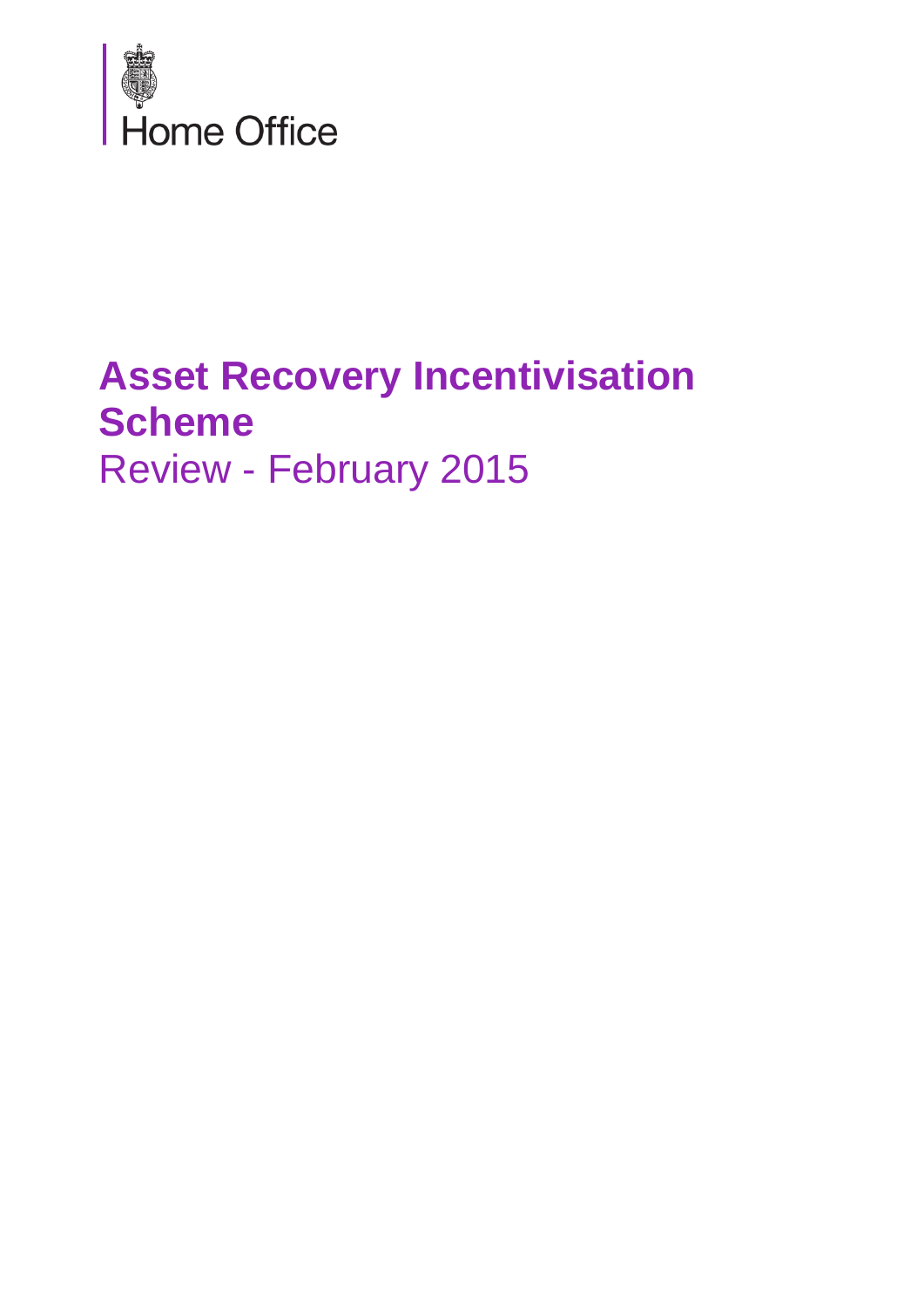# **Background**

The Asset Recovery Incentivisation Scheme (ARIS) was launched in 2006. The objective of the Scheme is to provide operational partners with incentives to pursue asset recovery as a contribution to the overall aims of cutting crime and delivering justice. It divides net receipts from asset recovery between the Home Office and operational partners. In 2013/14, net receipts totalled £158,983,064.78, of which the Home Office retained £80 million, and the remainder (£78,983,064.78) was returned to operational partners. The allocation of funds between operational partners for 2013/14 is set out at Annex A.

ARIS funds are allocated to operational partners based on their relative contribution to delivering receipts into ARIS. For cash seizures, where a single agency can seize, detain and apply for forfeiture of the cash, that agency retains the 50% operational share in its entirety. In the case of confiscation receipts, 18.75% is allocated to each of the investigating (for example, the police or National Crime Agency) and prosecuting (usually the Crown Prosecution Service (CPS)) agencies, with the remaining 12.5% allocated to HM Courts and Tribunals Service (HMCTS) as the enforcement authority. This split of the allocation is broadly equivalent to the relative levels of expenditure identified by the National Audit Office<sup>1</sup>. In civil recovery cases, funds are shared between the referring agency and the enforcement authority.

The proportion of receipts retained by the Home Office forms a part of the Department's core budget. From core funding the Home Office provides £8.2 billion of funding to the police. An additional £54 million is provided by the Department to tackle serious and organised crime, of which £37 million was provided to Regional Organised Crime Units (ROCUs) in 2014-15. No ARIS receipts are returned to the Treasury. The Public Accounts Committee (PAC) report on confiscation orders<sup>2</sup> raised concerns about the functioning of ARIS. In its response to the PAC report<sup>3</sup> the Government committed to review ARIS.

# **Review Methodology**

 $\overline{a}$ 

The ARIS review has been undertaken in order to ensure that the scheme supports the Serious and Organised Crime Strategy<sup>4</sup> objective to attack criminal finances by making it harder to move, hide and use the proceeds of crime. The aims of the review were to:

- ensure that ARIS continues to incentivise activities that contribute directly to tackling criminal finances and is used to support communities, and
- improve the transparency of the scheme.

As ARIS receipts are part of the Home Office and many frontline agencies' core funding, the scope of the review was limited to those changes that could be made within current Departmental spending arrangements.

The review sought input from all operational agencies with investigation or prosecution powers under the Proceeds of Crime Act 2002 (PoCA), along with key partners in the wider asset recovery process.

In total 35 responses were received. Four main proposals emerged from the responses:

<sup>&</sup>lt;sup>1</sup> Comptroller and Auditor General, *Confiscation Orders*, National Audit Office, December 2013

<sup>2</sup> PAC Report *Public Order, Justice and Rights: Confiscation Orders - Session 2013-14 (HC 942)*

<sup>&</sup>lt;sup>3</sup> Treasury Minute - Government response on the Forty Ninth report from the Committee of Public Accounts: Session 2013-14 <sup>4</sup>[https://www.gov.uk/government/uploads/system/uploads/attachment\\_data/file/248645/Serious\\_and\\_Organised\\_Crime\\_Strate](https://www.gov.uk/government/uploads/system/uploads/attachment_data/file/248645/Serious_and_Organised_Crime_Strategy.pdf) [gy.pdf](https://www.gov.uk/government/uploads/system/uploads/attachment_data/file/248645/Serious_and_Organised_Crime_Strategy.pdf)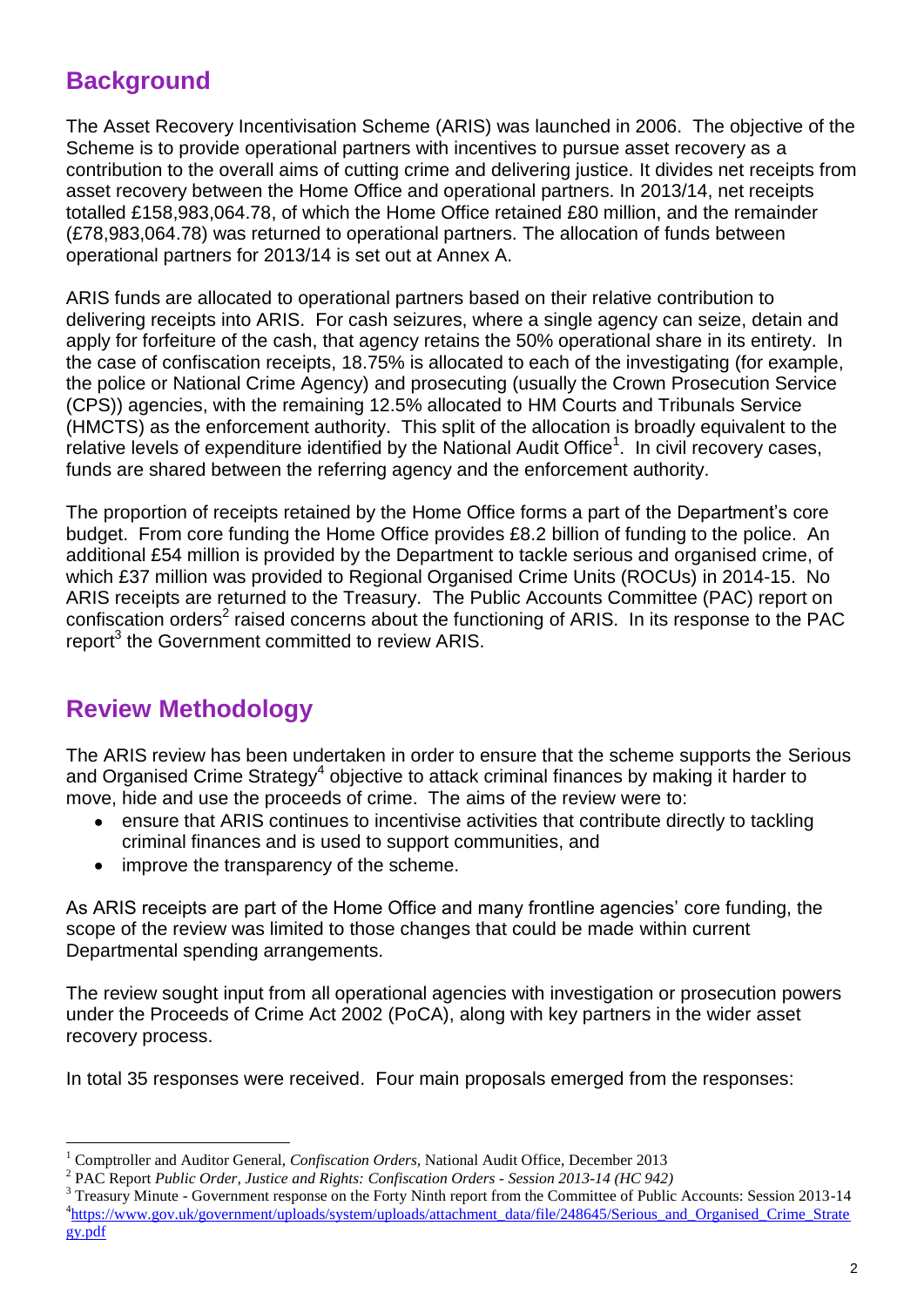- No change to the scheme comments describing the current scheme as simple, fair and transparent were made mostly by police forces and police and crime commissioners (PCCs).
- Increasing the proportion allocated to operational partners comments in this area were received from police forces, PCCs and national agencies including HM Revenue and Customs and the Department for Work and Pensions. This included comments from police forces and prosecuting bodies specifically arguing for a greater share to be allocated to investigating agencies.
- Allocating a portion to fund specific capabilities a mix of police forces and national agencies proposed funding central functions including the Joint Asset Recovery Database (JARD), Asset Confiscation Enforcement (ACE) teams and other activity which supports improvements to criminal finances work.
- Supporting regional operations responses from police forces and PCCs suggested funding local capabilities such as the CPS or regional financial intelligence units to address local priorities.

Those options which were considered achievable within current Departmental spending arrangements were further developed by the Home Office and reviewed by the Criminal Finances Board (CFB). They are set out below. The CFB is chaired by the Minister for Modern Slavery and Organised Crime and attended by senior representatives of the operational agencies and departments involved in asset recovery.

### **Option One: Retain the current scheme**

Of the 50% of recovered assets returned under the current scheme, funds are allocated to operational partners based on their relative roles in delivering receipts into ARIS. Maintaining the current allocation of funds could see increased receipts to agencies if individual performance improves. Seeing a direct benefit as a result of activity should function as an incentive to further action.

In recent years however, confiscation receipts have outstripped those from cash forfeiture, therefore gaining financially from net receipts is only one of many factors considered by agencies in deciding whether to prioritise criminal finances activities. Whilst maintaining the status quo for ARIS could provide additional receipts to all agencies in the next financial year this option would not sufficiently address the review objectives or many of the comments received from the consultation.

### **Option Two: Fund key national capabilities**

This option would allocate a proportion of ARIS receipts to fund those national criminal finances capabilities deemed key to success in attacking criminal assets. Such improvements would benefit all partners. Investing in national capabilities should result in improved performance, as can be seen from the success of the focus on priority cases over the last year (£40 million has been recovered compared with approximately £9 million on the same orders in each of the previous two years). Supporting national capabilities in this way should create a virtuous circle, with improved performance leading to the recovery of additional assets, leading to additional ARIS receipts for all scheme members and funds to invest in these capabilities in future years resulting in a significant impact on serious and organised crime.

The top slice would be applied before any amounts are allocated to the Home Office or operational partners. This would require a small reduction of ARIS funds for all recipients, though the proportions by which receipts are allocated after the top slice has been applied would remain as per the current scheme.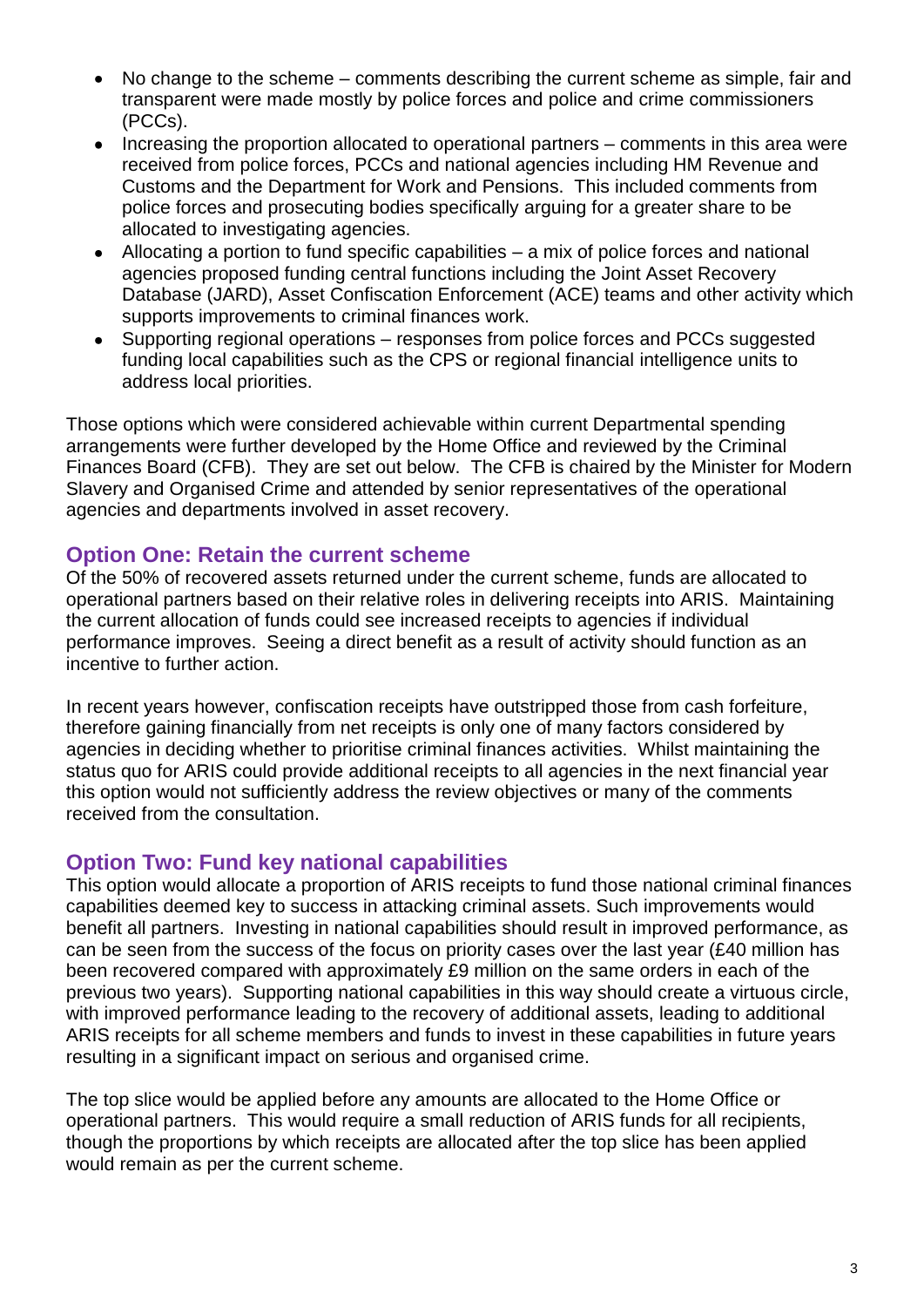## **Option Three: Reallocation**

This model would require the reallocation of ARIS receipts to fund projects delivered by operational partners. This would reduce the Home Office allocation by a small percentage and increase the allocation of the partners delivering the projects. As per option two, the projects would be national criminal finances capabilities key to success in attacking criminal assets. Investing in these capabilities should result in improved performance.

This option would require ARIS returns to operational partners to be calculated and paid annually at year end, due to the potential for fluctuations in income for each stream over the year. The transition from the current model of quarterly payments to an annual payment model would be difficult for partners to manage, as they would receive no in-year funding in 2015/16, instead receiving a single payment at the beginning of the 2016/17 financial year.

#### **Option Four: Increased performance payments**

Providing an additional portion of funds to operational partners when receipts are greater than a benchmark amount could address requests for additional receipts for partners without cutting Home Office funding lines for ROCUs and other policing capabilities. Given the current rate of performance improvements, the potential increase in funding for operational partners is likely to be limited. This option may therefore not do enough to increase the use of PoCA powers to disrupt serious and organised criminals, as the incentivising effect may be small.

#### **Option Five: Regional allocation**

It was suggested that regional funding across police and CPS capabilities could incentivise joint working, building on existing ROCU and CPS regional infrastructure, and providing greater capability to address regional priorities. However the basis of allocations to operational partners would be necessarily complex given regional variations. Allocating and managing the funds within each region would require a level of administration that is not currently catered for in the Regional Asset Recovery Teams or the CPS regional teams.

This option could potentially have a positive impact on regional priorities, but the overall impact on serious and organised crime would be limited by the lack of consistency across the regions or a single infrastructure covering regional as well as local and national agencies.

The CFB firmly supported option two, where a proportion of ARIS receipts should be set aside, before the ARIS formula is applied, to fund national capabilities key to success in attacking criminal assets. This option was subsequently agreed by Ministers.

## **Transparency**

Using a portion of ARIS income to fund specified criminal finances projects will provide a clear link between use of the fund and return on investment. Enhanced accountability via quarterly reporting to the CFB will enable the ARIS scheme to be used as a genuine driver of asset recovery performance.

In tandem, in order to increase overall transparency, a report on all agencies' use of ARIS funds will be provided by the Home Office annually to the CFB.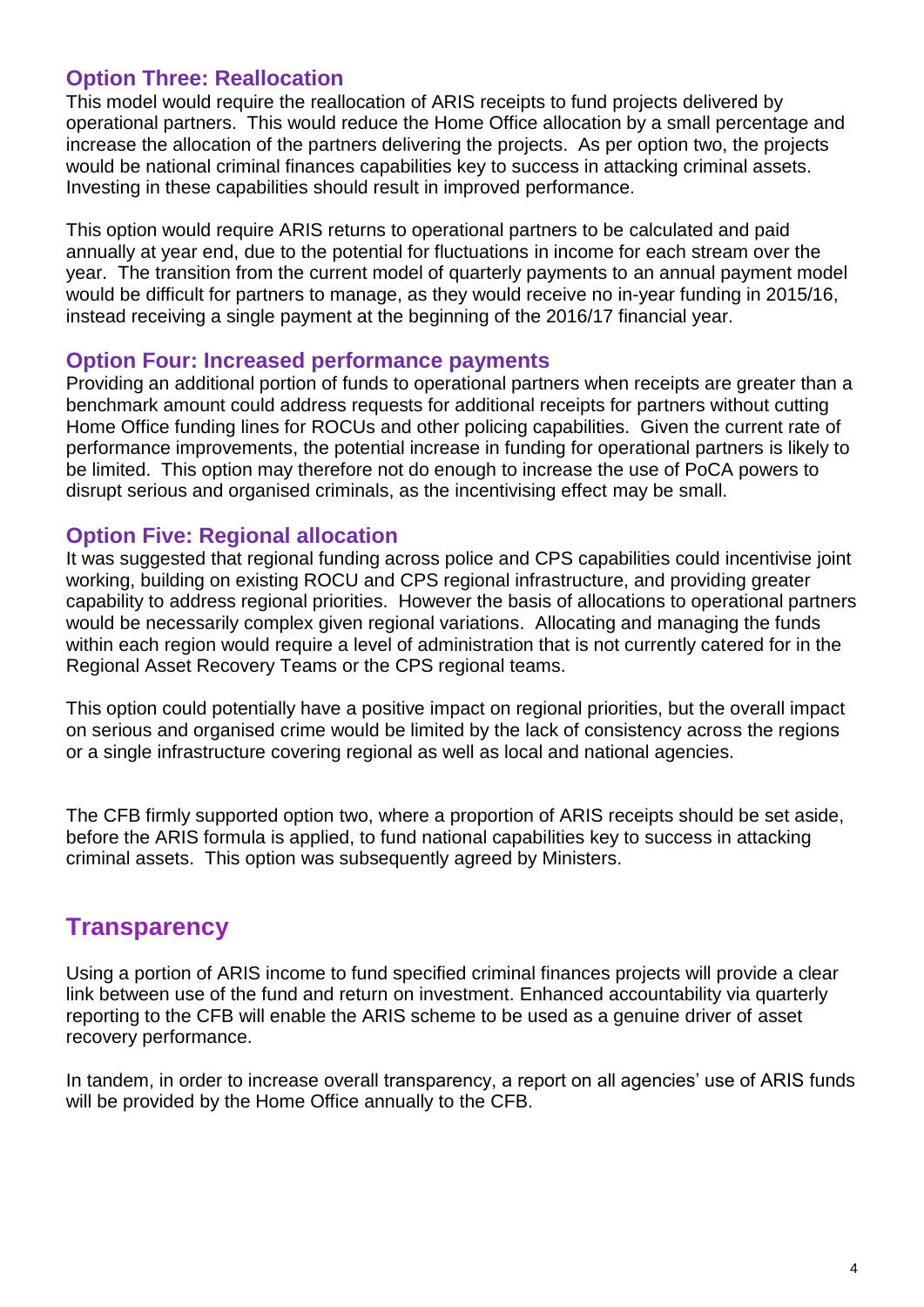## **Implementation**

The top slice approach (option two) will be trialled in 2015/16 using a small proportion of ARIS receipts (approximately £5 million) allocated to projects nominated by CFB members.

Bidders will be required to set out the impact of the planned activity, defined performance metrics, and the benefits and savings expected. Each bid will have to show how the activity to be undertaken will:

- increase the value of assets removed from the criminal economy,
- enhance national capabilities to tackle criminal finances, and
- $\bullet$ deliver efficiencies in the asset recovery process.

Ministers will decide which bids to fund. Bidders will be informed of the outcome in March 2015. Project funds will be provided retrospectively each quarter under the terms of a standard Home Office grant agreement. Progress against agreed milestones and assessment of benefits and savings will be reviewed at each quarterly CFB meeting.

A review of the impact of the activity and the effectiveness of the top slice approach will be undertaken at the end of 2015. This review will inform future spending decisions including the future of ARIS from 2016/17 onwards.

**Home Office February 2015**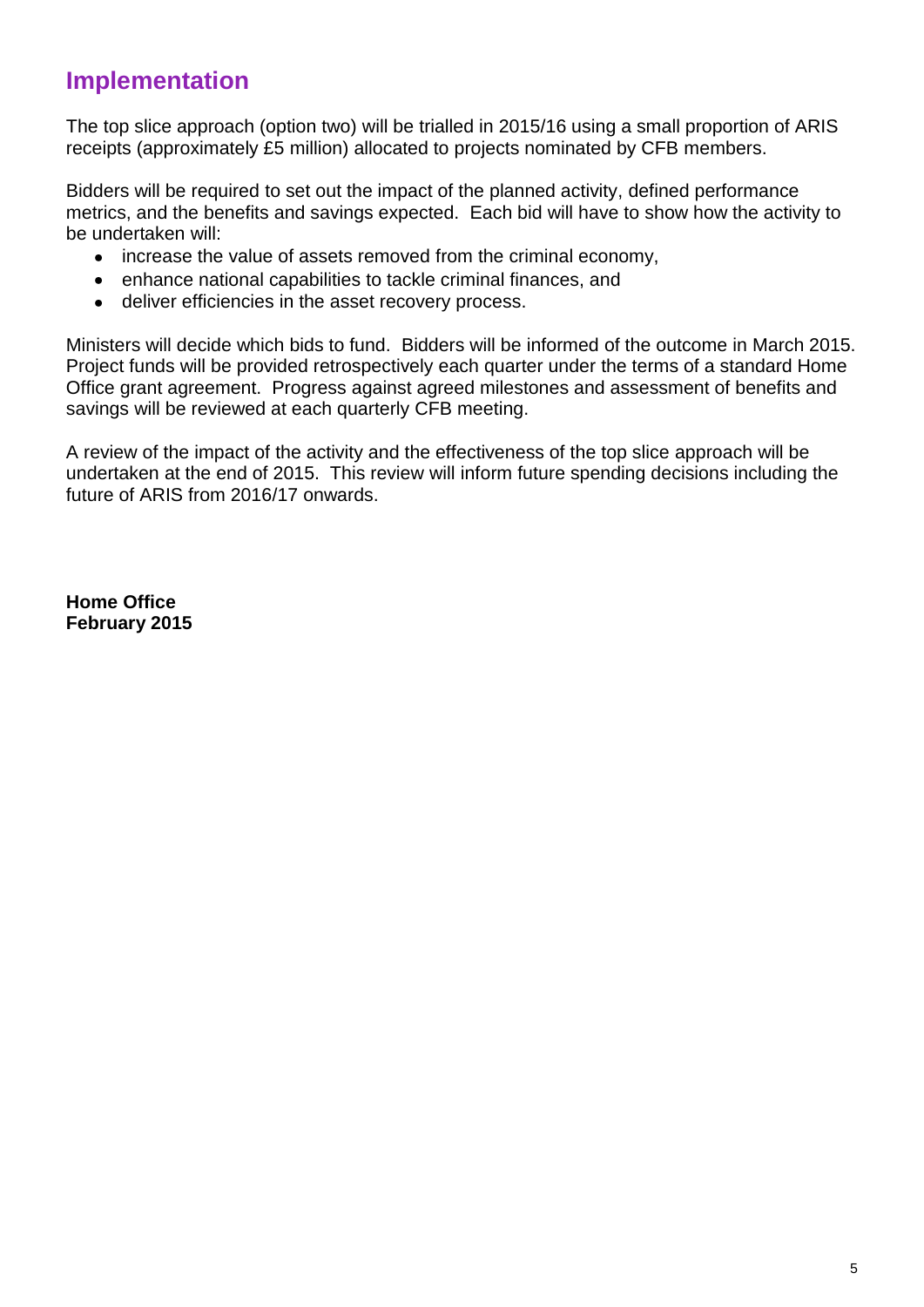# Annex A – ARIS Allocations 2013-14

| <b>POLICE FORCES</b>             |               |
|----------------------------------|---------------|
| Avon & Somerset Constabulary     | £267,466.16   |
| <b>Bedfordshire Police</b>       | £241,560.52   |
| <b>British Transport Police</b>  | £266,205.49   |
| Cambridgeshire Constabulary      | £207,789.71   |
| <b>Cheshire Constabulary</b>     | £589,643.03   |
| City of London Police            | £3,709,335.94 |
| <b>Cleveland Police</b>          | £228,769.81   |
| Derbyshire Constabulary          | £328,192.51   |
| Devon & Cornwall Constabulary    | £290,465.43   |
| <b>Dorset Police</b>             | £146,100.26   |
| Durham Constabulary              | £356,403.57   |
| Dyfed-Powys Police               | £69,399.95    |
| <b>Essex Police</b>              | £377,439.90   |
| Gloucestershire Constabulary     | £123,873.35   |
| <b>Greater Manchester Police</b> | £2,715,291.54 |
| <b>Gwent Police</b>              | £339,742.40   |
| Hampshire Constabulary           | £249,299.96   |
| Hertfordshire Constabulary       | £490,727.37   |
| Humberside Police                | £345,248.73   |
| <b>Kent Police</b>               | £721,708.58   |
| Lancashire Constabulary          | £716,416.16   |
| Leicestershire Constabulary      | £338,855.09   |
| Lincolnshire Police              | £117,198.86   |
| Merseyside Police                | £1,187,675.70 |
| Metropolitan Police Service      | £7,386,262.05 |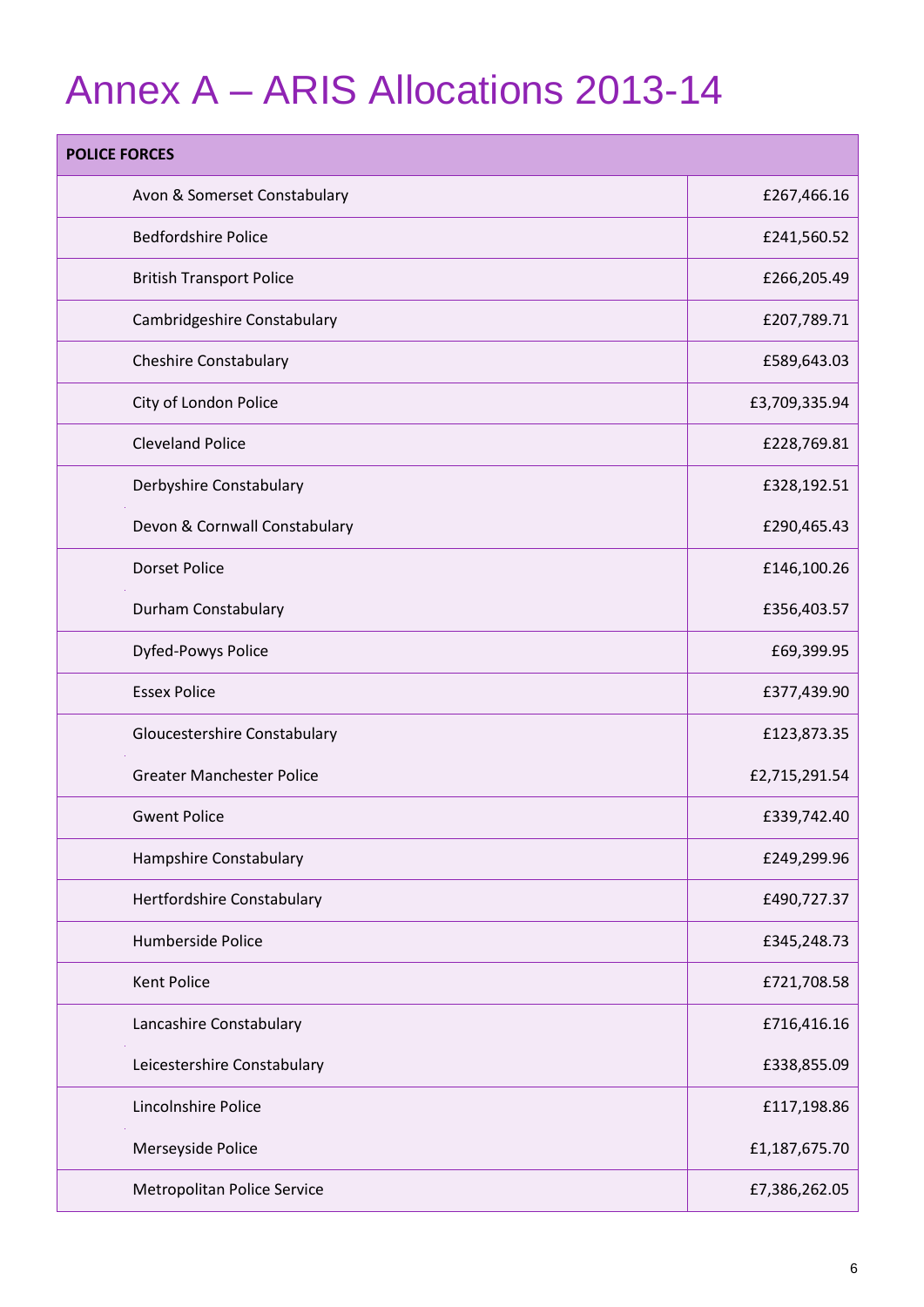| <b>POLICE FORCES</b>               |                |
|------------------------------------|----------------|
| Norfolk Constabulary               | £95,969.32     |
| North Wales Police                 | £225,276.45    |
| North Yorkshire Police             | £52,571.78     |
| Northamptonshire Police            | £195,946.89    |
| Northumbria Police                 | £551,208.08    |
| Nottinghamshire Police             | £256,129.62    |
| Police Service of Northern Ireland | £547,228.65    |
| South Wales Police                 | £179,626.17    |
| South Yorkshire Police             | £261,976.32    |
| <b>Staffordshire Police</b>        | £382,770.86    |
| Suffolk Constabulary               | £122,189.74    |
| <b>Surrey Police</b>               | £447,151.95    |
| <b>Sussex Police</b>               | £235,126.92    |
| Thames Valley Police               | £706,918.44    |
| <b>Warwickshire Police</b>         | £93,759.99     |
| West Mercia Constabulary           | £136,702.95    |
| <b>West Midlands Police</b>        | £2,169,543.47  |
| West Yorkshire Police              | £1,166,078.34  |
| Wiltshire Constabulary             | £136,290.79    |
| <b>TOTAL</b>                       | £29,773,538.78 |

| <b>GOVERNMENT DEPARTMENTS</b>                      |                |
|----------------------------------------------------|----------------|
| <b>Crown Prosecution Service</b>                   | £18,236,368.15 |
| Department for Business, Innovation and Skills     | £88,163.74     |
| Department for Food, Environment and Rural Affairs | £37,094.48     |
| Department for Work and Pensions                   | £873,369.55    |
| <b>Environment Agency</b>                          | £424,193.06    |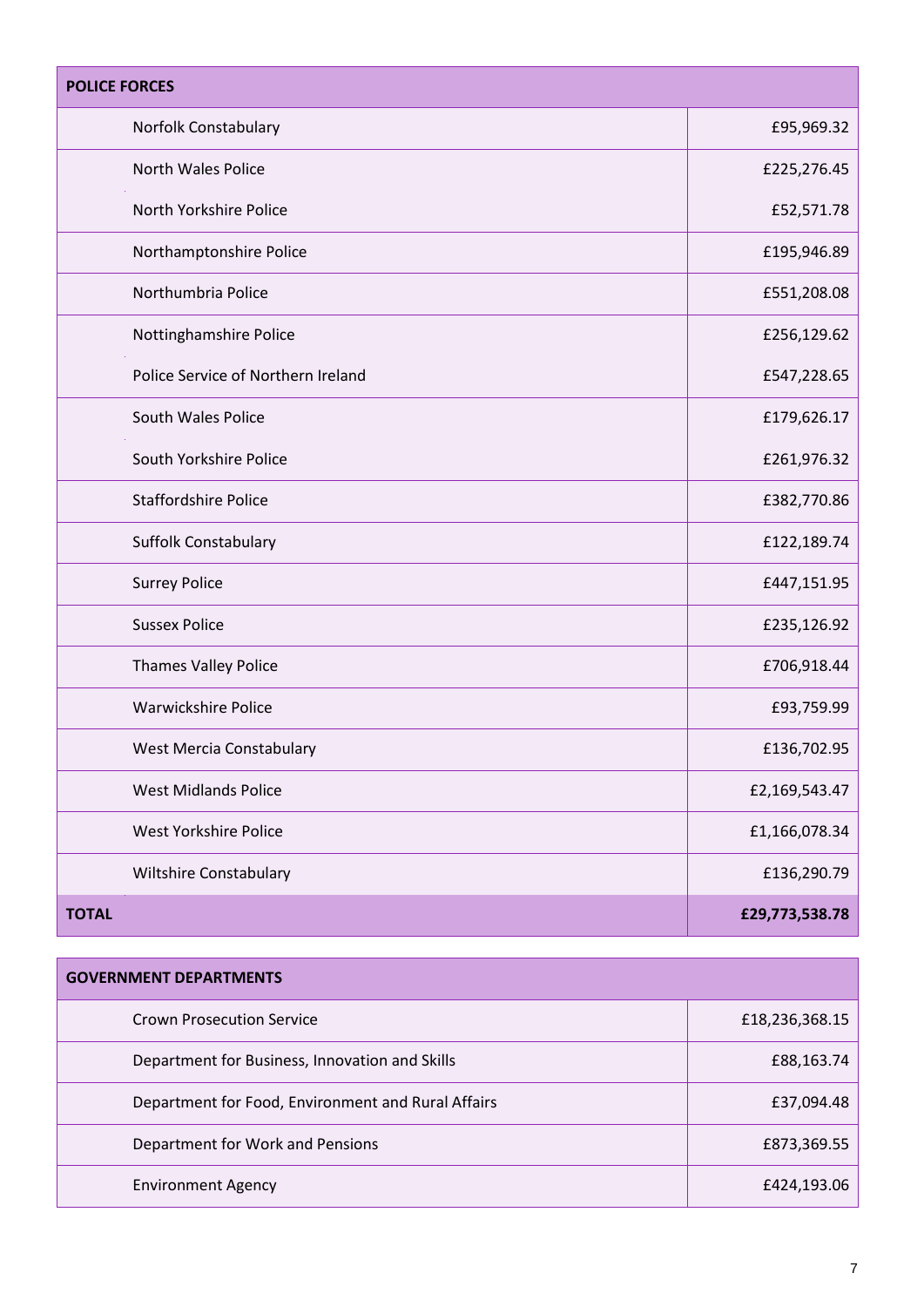| <b>GOVERNMENT DEPARTMENTS</b>                       |                |
|-----------------------------------------------------|----------------|
| <b>Financial Conduct Authority</b>                  | £35,463.35     |
| HM Courts & Tribunal Service/Ministry of Justice    | £13,524,854.05 |
| HM Revenue & Customs                                | £5,271,632.24  |
| Marine Management Organisation                      | £210,157.48    |
| Medicines and Healthcare Products Regulatory Agency | £117,373.63    |
| Ministry of Defence                                 | £68,518.32     |
| <b>National Crime Agency</b>                        | £5,464,543.77  |
| Natural Resources Body for Wales                    | £45,701.26     |
| <b>NHS Counter Fraud &amp; Securities</b>           | £90,145.00     |
| Post Office Ltd                                     | £34.55         |
| Royal Mail Security                                 | £12,018.13     |
| Serious Fraud Office                                | £134,626.89    |
| <b>UK Border Agency</b>                             | £1,749,107.40  |
| <b>TOTAL</b>                                        | £46,383,365.05 |

| <b>OTHERS</b>                           |            |
|-----------------------------------------|------------|
| <b>AVCIS</b>                            | £646.95    |
| East Midlands Special Operations Unit   | £1,452.90  |
| Wales Regional Crime Investigation Team | £21,386.25 |
| Wales Regional Organised Crime Unit     | £2,778.31  |
| Yorkshire & Humberside Regional Team    | £6,602.06  |
| <b>TOTAL</b>                            | £32,866.47 |

| <b>LOCAL AUTHORITIES</b>             |            |
|--------------------------------------|------------|
| <b>Birmingham City Council</b>       | £48,763.00 |
| <b>Bristol City Council</b>          | £7,972.45  |
| <b>Cambridgeshire County Council</b> | £57,454.43 |
| Cardiff City Council                 | £9,584.37  |

÷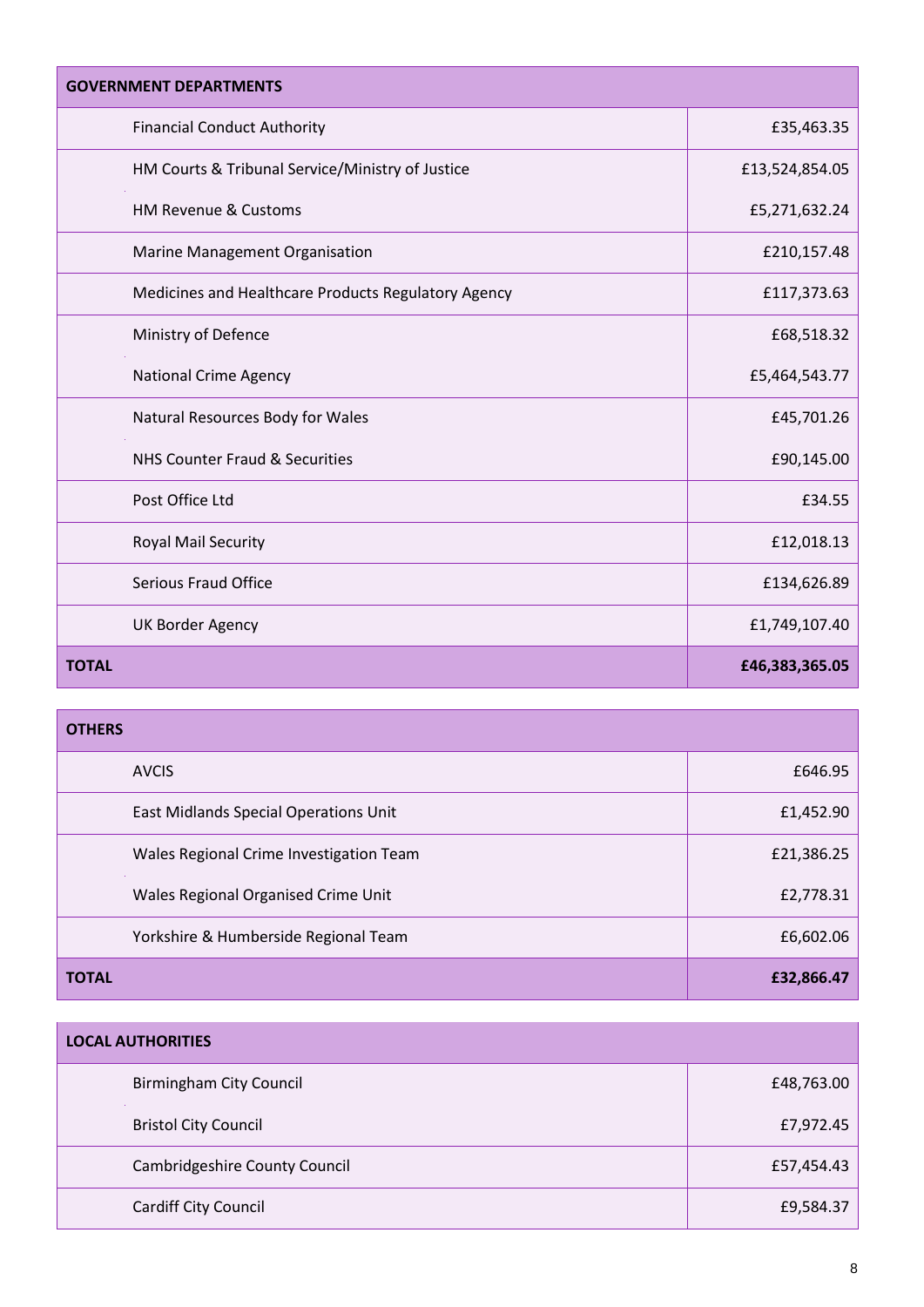| <b>LOCAL AUTHORITIES</b>                 |             |
|------------------------------------------|-------------|
| <b>Cardiff County Council</b>            | £30,499.36  |
| Carmarthenshire County Council           | £7,795.60   |
| Central Bedfordshire Council             | £227,480.02 |
| Chelmsford Borough Council               | £4,072.95   |
| Cheshire East Borough Council            | £5,595.63   |
| <b>Cheshire West and Chester Council</b> | £13,787.90  |
| City of Liverpool Council                | £9,895.28   |
| City of Westminster Council              | £13,750.50  |
| City of York Council                     | £67,780.59  |
| <b>Cornwall County Council</b>           | £3,913.78   |
| <b>Coventry City Council</b>             | £12,517.47  |
| Derbyshire County Council                | £21,500.21  |
| Devon County Council                     | £48,436.88  |
| <b>Dorset County Council</b>             | £4,500.00   |
| <b>Durham County Council</b>             | £5,145.36   |
| <b>Essex County Council</b>              | £29,066.56  |
| <b>Flintshire County Council</b>         | £8,572.69   |
| <b>Gloucestershire County Council</b>    | £6,734.71   |
| Hampshire County Council                 | £136,442.71 |
| Herefordshire Council                    | £562.50     |
| Hertfordshire County Council             | £83,133.90  |
| Isle of Wight Council                    | £88,255.28  |
| Kent County Council                      | £37,775.00  |
| Kirklees Council                         | £241.39     |
| Kirklees Metropolitan Council            | £10,219.25  |
| Leeds City Council                       | £168.75     |
| Leicester City Council                   | £7,984.73   |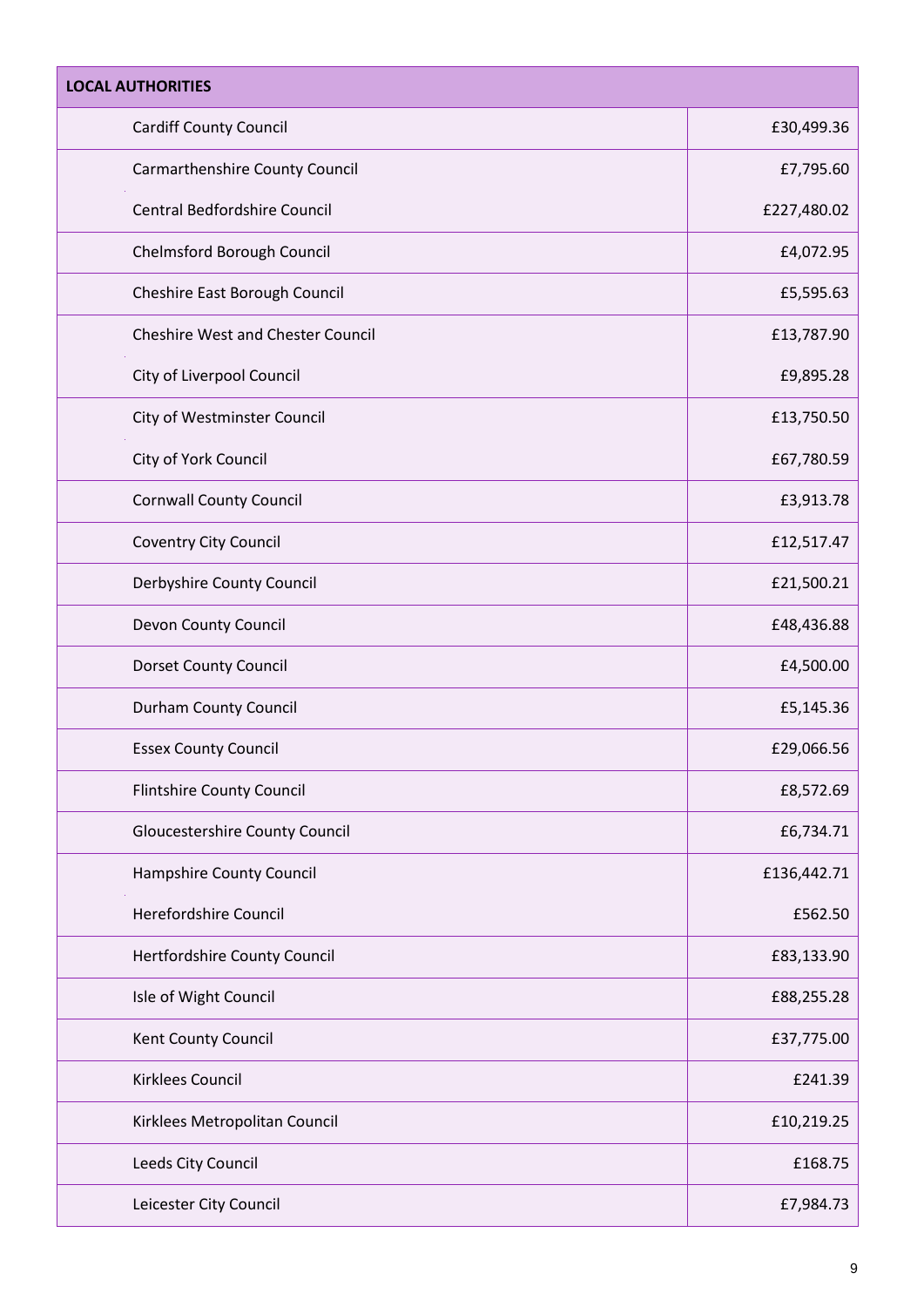| <b>LOCAL AUTHORITIES</b>                 |             |
|------------------------------------------|-------------|
| Leicestershire County Council            | £7,647.35   |
| Lincolnshire County Council              | £720.19     |
| London Borough of Barnet                 | £53,222.48  |
| London Borough of Brent & Harrow         | £572,015.25 |
| London Borough of Bromley                | £26.25      |
| London Borough of Camden                 | £36,525.90  |
| London Borough of Croydon                | £83,539.00  |
| London Borough of Ealing                 | £22,512.06  |
| London Borough of Enfield                | £34,851.01  |
| London Borough of Greenwich              | £26.25      |
| London Borough of Hackney                | £7,281.90   |
| London Borough of Hammersmith & Fulham   | £7,504.91   |
| London Borough of Haringey               | £11,986.16  |
| London Borough of Havering               | £757.45     |
| London Borough of Hillingdon             | £9,731.25   |
| London Borough of Hounslow               | £7,961.42   |
| London Borough of Merton                 | £8,943.75   |
| London Borough of Newham                 | £14,831.77  |
| London Borough of Redbridge              | £25,853.27  |
| London Borough of Southwark              | £43,577.02  |
| London Borough of Tower Hamlets          | £82,523.08  |
| London Borough of Waltham Forest         | £13,054.68  |
| Luton Borough Council                    | £2,081.25   |
| Methyr Tydfil County Borough Council     | £24,735.59  |
| Neath Port Talbot County Borough Council | £12,298.23  |
| Newport County Borough Council           | £31,442.33  |
| Norfolk County Council                   | £38,648.72  |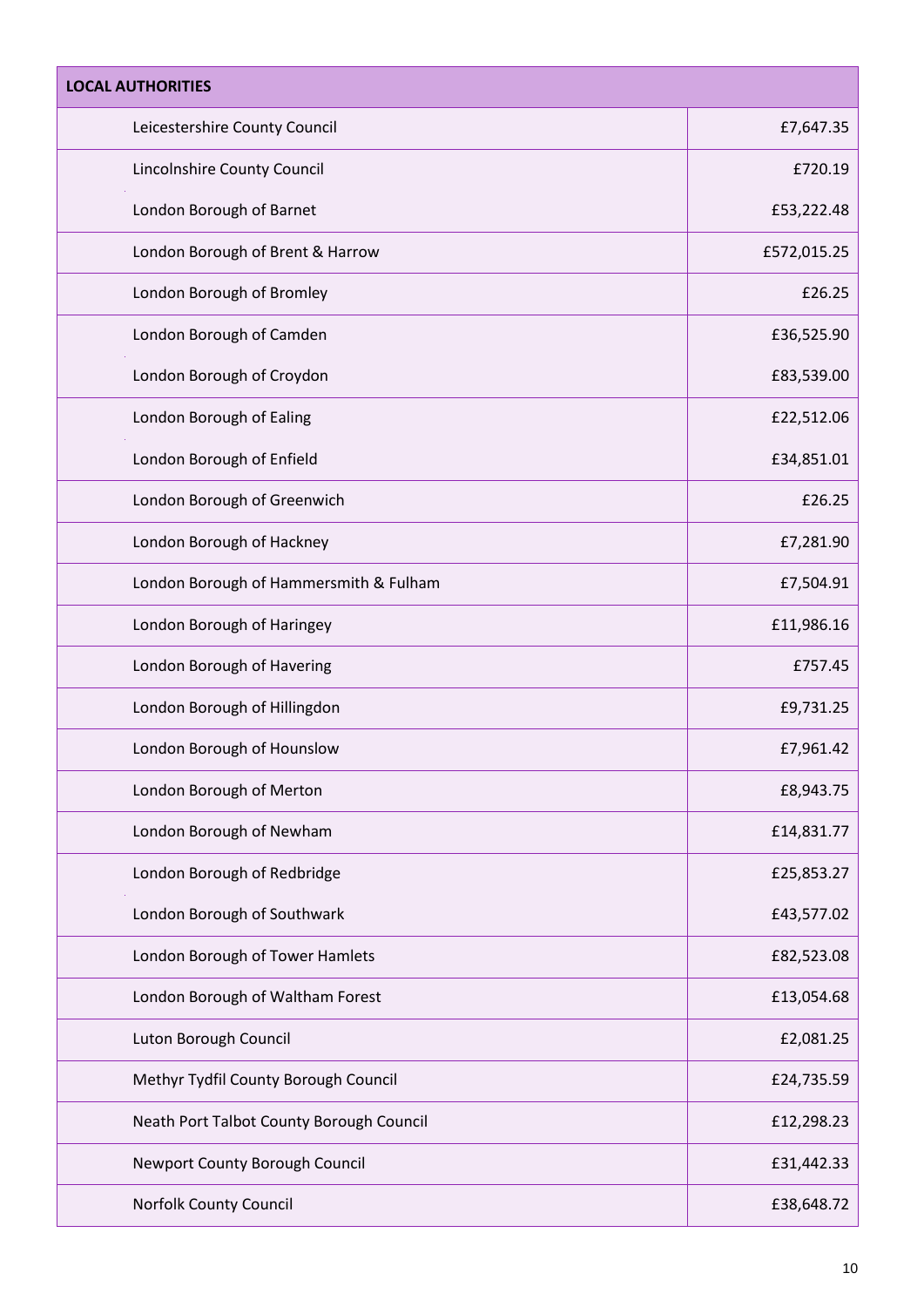| <b>LOCAL AUTHORITIES</b>               |             |
|----------------------------------------|-------------|
| North Lincolnshire Council             | £3,780.00   |
| North Yorkshire County Council         | £192,859.21 |
| Northamptonshire County Council        | £23,213.23  |
| Norwich City Council                   | £981.56     |
| Nottingham City Council                | £31,520.27  |
| Nottinghamshire County Council         | £13,458.68  |
| <b>Oxfordshire County Council</b>      | £97,464.26  |
| Peterborough City Council              | £56.25      |
| Peterborough County Council            | £84.38      |
| Plymouth City Council                  | £4,756.50   |
| <b>Plymouth County Council</b>         | £12,685.36  |
| Poole Borough Council                  | £14,139.55  |
| Portsmouth City Council                | £5,165.08   |
| Powys County Council                   | £2,303.44   |
| Rhondda Cynon Taff                     | £14,880.21  |
| Sandwell Metropolitan Borough Council  | £23,843.12  |
| <b>Sefton Council</b>                  | £7.50       |
| Sheffield City Council                 | £9,375.00   |
| Slough Borough Council                 | £21.56      |
| Solihull Metropolitan Borough Council  | £22,509.66  |
| South Gloucester Council               | £11,593.13  |
| Southampton City Council               | £132.73     |
| Stockport Metropolitan Borough Council | £2,889.73   |
| Stoke-on-Trent City Council            | £11,734.49  |
| <b>Surrey County Council</b>           | £49,741.81  |
| Trafford Metropolitan Borough Council  | £26,525.64  |
| Warrington Borough Council             | £30,602.23  |